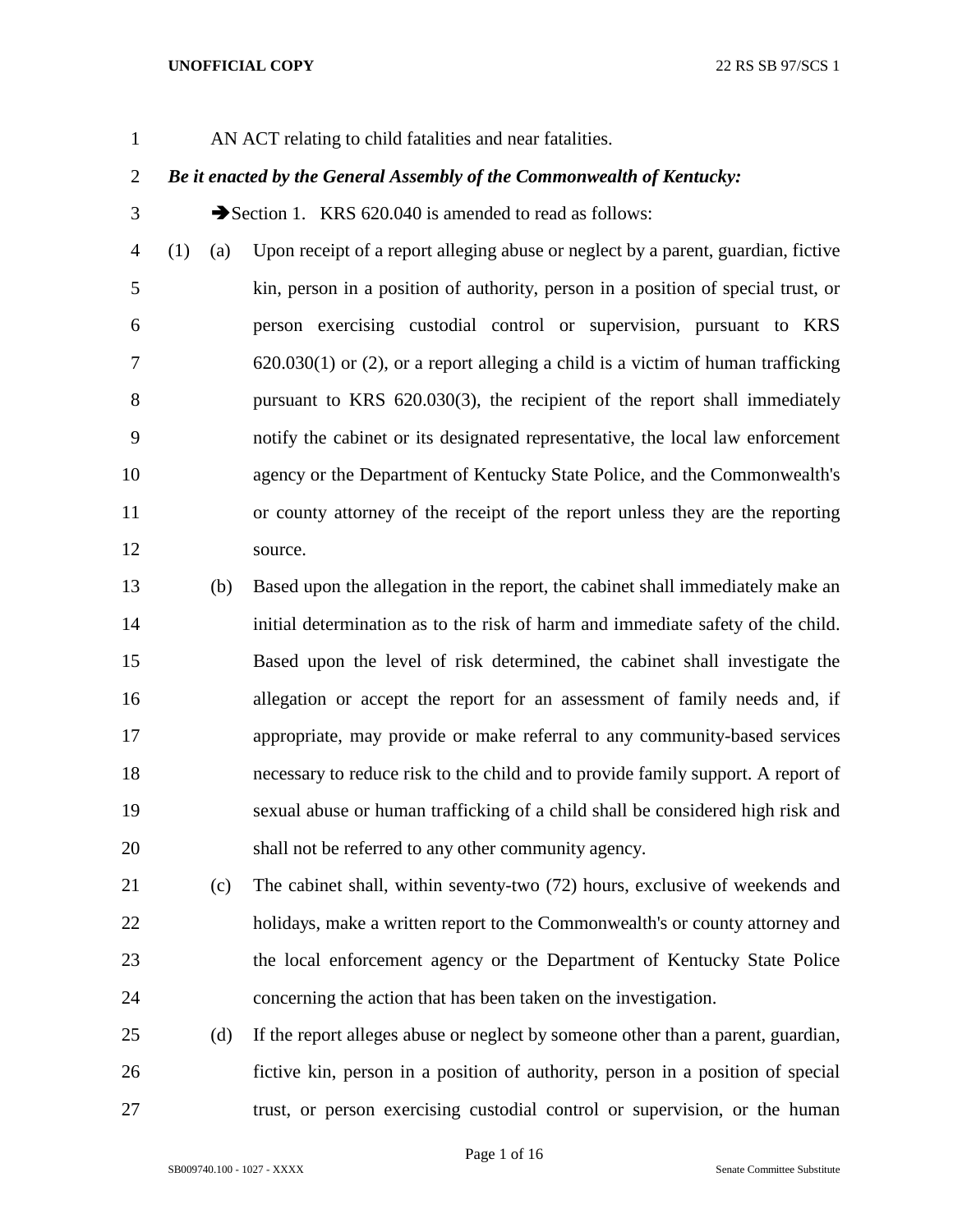- trafficking of a child, the cabinet shall immediately notify the Commonwealth's or county attorney and the local law enforcement agency or the Department of Kentucky State Police.
- (2) (a) Upon receipt of a report alleging dependency pursuant to KRS 620.030(1) and (2), the recipient shall immediately notify the cabinet or its designated representative.
- (b) Based upon the allegation in the report, the cabinet shall immediately make an initial determination as to the risk of harm and immediate safety of the child. Based upon the level of risk, the cabinet shall investigate the allegation or accept the report for an assessment of family needs and, if appropriate, may provide or make referral to any community-based services necessary to reduce risk to the child and to provide family support. A report of sexual abuse or human trafficking of a child shall be considered high risk and shall not be referred to any other community agency.
- (c) The cabinet need not notify the local law enforcement agency or the Department of Kentucky State Police or county attorney or Commonwealth's attorney of reports made under this subsection unless the report involves the human trafficking of a child, in which case the notification shall be required.
- (3) If the cabinet or its designated representative receives a report of abuse by a person other than a parent, guardian, fictive kin, person in a position of authority, person in a position of special trust, or other person exercising custodial control or supervision of a child, it shall immediately notify the local law enforcement agency or the Department of Kentucky State Police and the Commonwealth's or county attorney of the receipt of the report and its contents, and they shall investigate the matter. The cabinet or its designated representative shall participate in an investigation of noncustodial physical abuse or neglect at the request of the local law enforcement agency or the Department of Kentucky State Police. The cabinet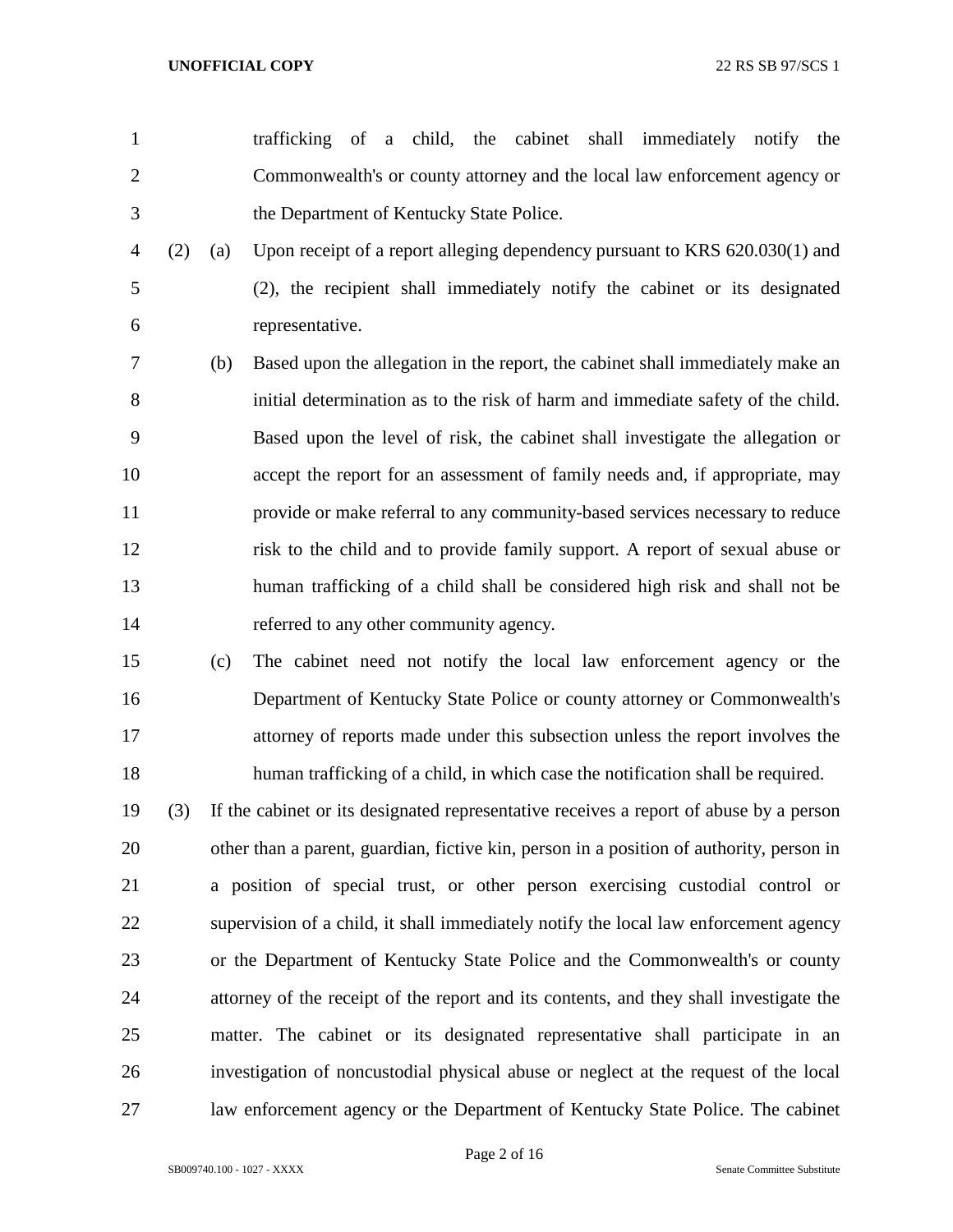- shall participate in all investigations of reported or suspected sexual abuse or human trafficking of a child.
- (4) School personnel or other persons listed in KRS 620.030(2) do not have the authority to conduct internal investigations in lieu of the official investigations outlined in this section.
- (5) (a) If, after receiving the report, the law enforcement officer, the cabinet, or its designated representative cannot gain admission to the location of the child, a search warrant shall be requested from, and may be issued by, the judge to the appropriate law enforcement official upon probable cause that the child is dependent, neglected, or abused. If, pursuant to a search under a warrant, a child is discovered and appears to be in imminent danger, the child may be removed by the law enforcement officer.
- (b) If a child who is in a hospital or under the immediate care of a physician appears to be in imminent danger if he or she is returned to the persons having custody of him or her, the physician or hospital administrator may hold the child without court order, provided that a request is made to the court for an emergency custody order at the earliest practicable time, not to exceed seventy-two (72) hours.
- (c) Any appropriate law enforcement officer may take a child into protective custody and may hold that child in protective custody without the consent of the parent or other person exercising custodial control or supervision if there exist reasonable grounds for the officer to believe that the child is in danger of imminent death or serious physical injury, is being sexually abused, or is a victim of human trafficking and that the parents or other person exercising custodial control or supervision are unable or unwilling to protect the child. The officer or the person to whom the officer entrusts the child shall, within twelve (12) hours of taking the child into protective custody, request the court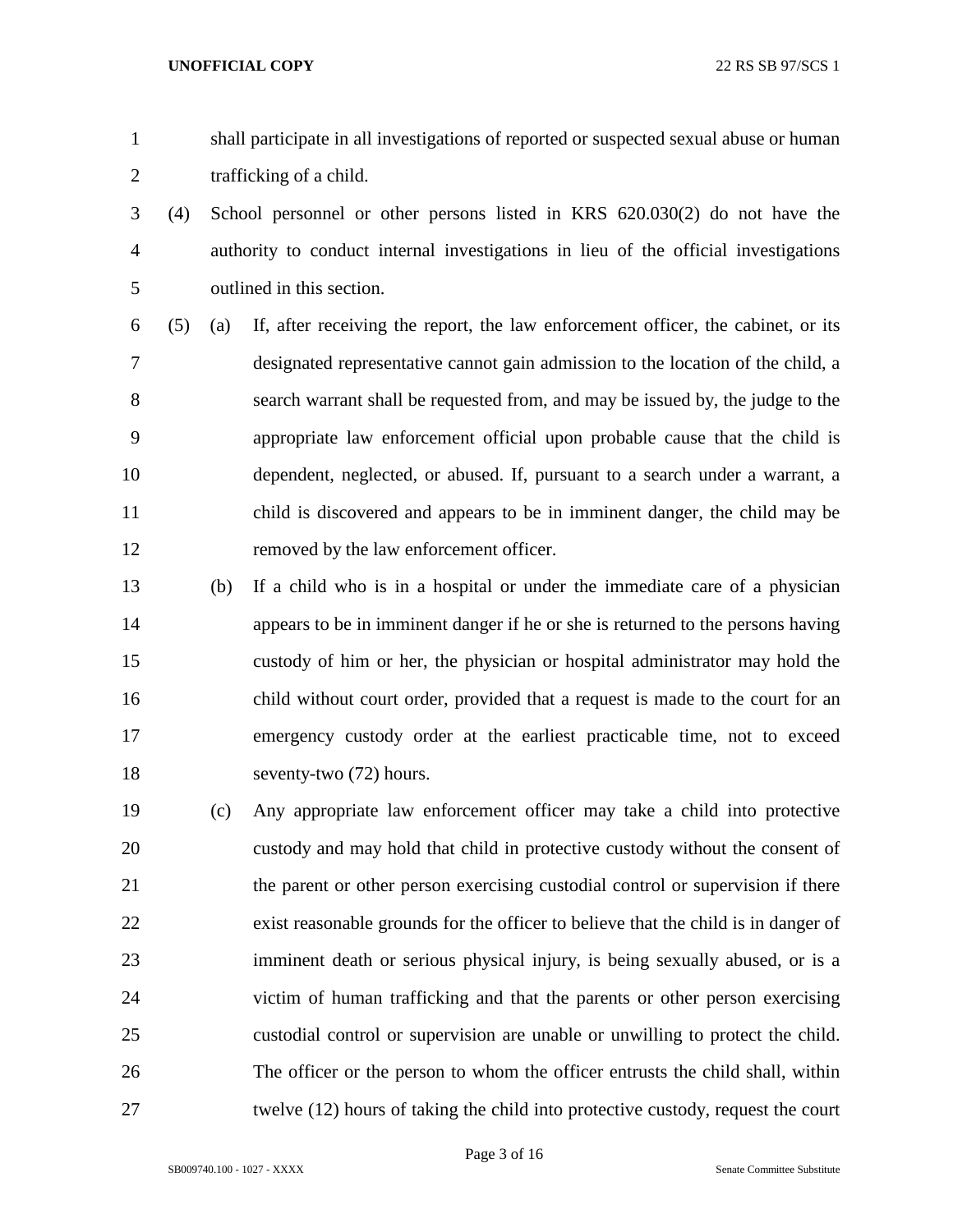to issue an emergency custody order.

- (d) When a law enforcement officer, hospital administrator, or physician takes a child into custody without the consent of the parent or other person exercising custodial control or supervision, he or she shall provide written notice to the parent or other person stating the reasons for removal of the child. Failure of the parent or other person to receive notice shall not, by itself, be cause for civil or criminal liability.
- *(e) 1. If a report includes a child fatality or near fatality, and the law enforcement officer has reasonable grounds to believe any parent or person exercising custodial control or supervision of the child was under the influence of alcohol or drugs at the time the fatality or near fatality occurred, the law enforcement officer shall request a test of blood, breath, or urine from that person.*
- *2. If, after making the request, consent is not given for the test of blood, breath, or urine, a search warrant shall be requested from and may be*
- *issued by the judge to the appropriate law enforcement official upon*
- *probable cause that a child fatality or near fatality has occurred and that the person exercising custodial control or supervision of the child*
- *at the time of the fatality or near fatality was under the influence.*
- *3. Any test requested under this section shall be conducted pursuant to the testing procedures and requirements in KRS 189A.103.*
- (6) To the extent practicable and when in the best interest of a child alleged to have been abused, interviews with the child shall be conducted at a children's advocacy center.
- (7) (a) One (1) or more multidisciplinary teams may be established in every county or group of contiguous counties.
- (b) Membership of the multidisciplinary team shall include but shall not be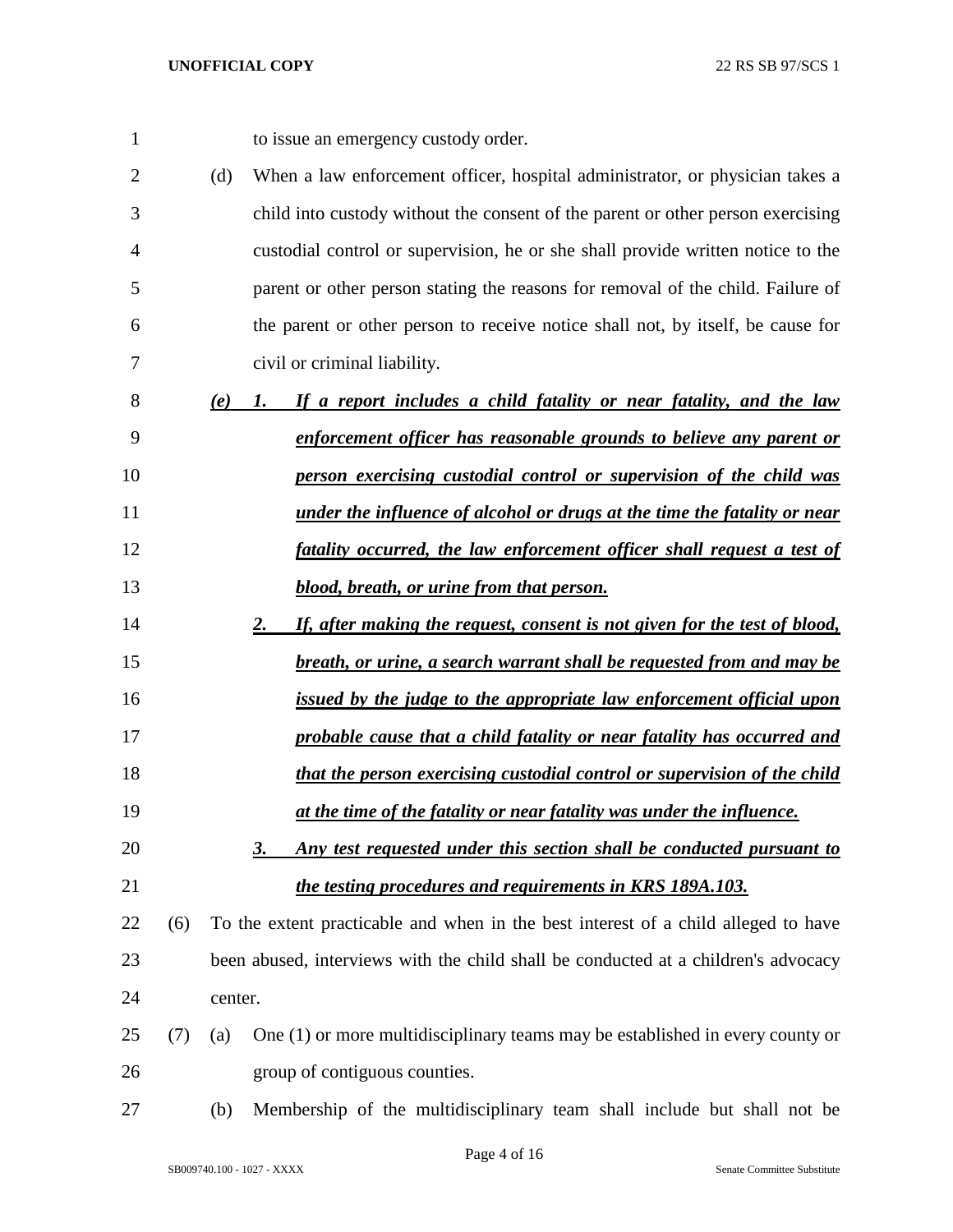limited to social service workers employed by the Cabinet for Health and Family Services and law enforcement officers. Additional team members may include Commonwealth's and county attorneys, children's advocacy center staff, mental health professionals, medical professionals, victim advocates including advocates for victims of human trafficking, educators, and other related professionals, as deemed appropriate.

- (c) The multidisciplinary team shall review child sexual abuse cases and child human trafficking cases involving commercial sexual activity referred by participating professionals, including those in which the alleged perpetrator does not have custodial control or supervision of the child or is not responsible for the child's welfare. The purpose of the multidisciplinary team shall be to review investigations, assess service delivery, and to facilitate efficient and appropriate disposition of cases through the criminal justice system.
- (d) The team shall hold regularly scheduled meetings if new reports of sexual abuse or child human trafficking cases involving commercial sexual activity are received or if active cases exist. At each meeting, each active case shall be presented and the agencies' responses assessed.
- (e) The multidisciplinary team shall provide an annual report to the public of nonidentifying case information to allow assessment of the processing and disposition of child sexual abuse cases and child human trafficking cases involving commercial sexual activity.
- (f) Multidisciplinary team members and anyone invited by the multidisciplinary team to participate in a meeting shall not divulge case information, including information regarding the identity of the victim or source of the report. Team members and others attending meetings shall sign a confidentiality statement that is consistent with statutory prohibitions on disclosure of this information.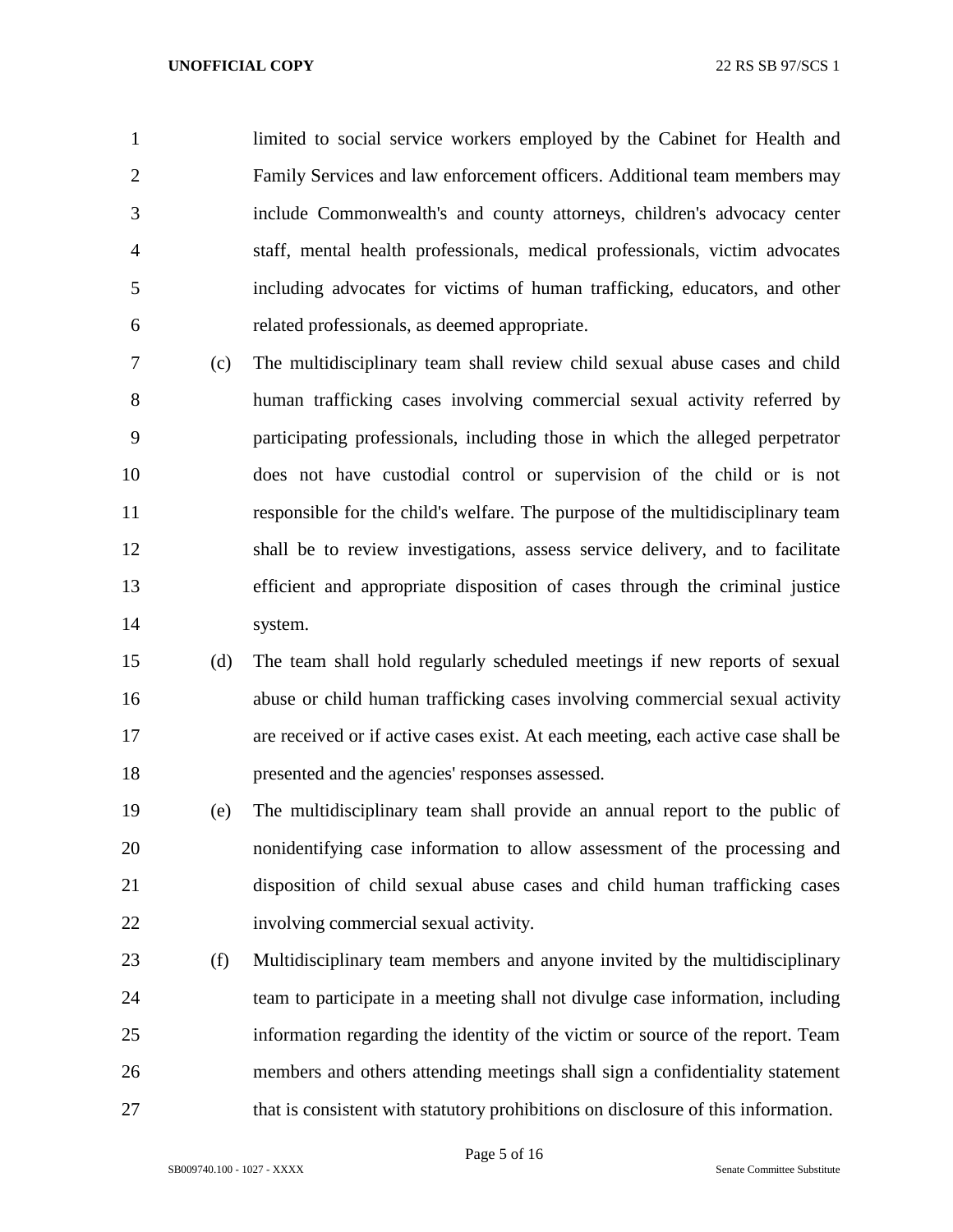- (g) The multidisciplinary team shall, pursuant to KRS 431.600 and 431.660, develop a local protocol consistent with the model protocol issued by the Kentucky Multidisciplinary Commission on Child Sexual Abuse. The local team shall submit the protocol to the commission for review and approval. (h) The multidisciplinary team review of a case may include information from
- reports generated by agencies, organizations, or individuals that are responsible for investigation, prosecution, or treatment in the case, KRS 610.320 to KRS 610.340 notwithstanding.
- (i) To the extent practicable, multidisciplinary teams shall be staffed by the local children's advocacy center.
- (8) Nothing in this section shall limit the cabinet's investigatory authority under KRS 620.050 or any other obligation imposed by law.
- 13 Section 2. KRS 620.055 is amended to read as follows:
- (1) An external child fatality and near fatality review panel is hereby created and established for the purpose of conducting comprehensive reviews of child fatalities and near fatalities, reported to the Cabinet for Health and Family Services, suspected to be a result of abuse or neglect. The panel shall be attached to the Justice and Public Safety Cabinet for staff and administrative purposes.
- (2) The external child fatality and near fatality review panel shall be composed of the following five (5) ex officio nonvoting members and *seventeen (17)*[fifteen (15)] voting members:
- (a) *Two (2) members*[The chairperson of the House Health and Welfare Committee] of the Kentucky General Assembly, *one (1) appointed by the President of the Senate and one (1) appointed by the Speaker of the House*  25 *of Representatives*, who shall be  $\{an\}$  ex officio nonvoting
- *members*[member];
- (b) [The chairperson of the Senate Health and Welfare Committee of the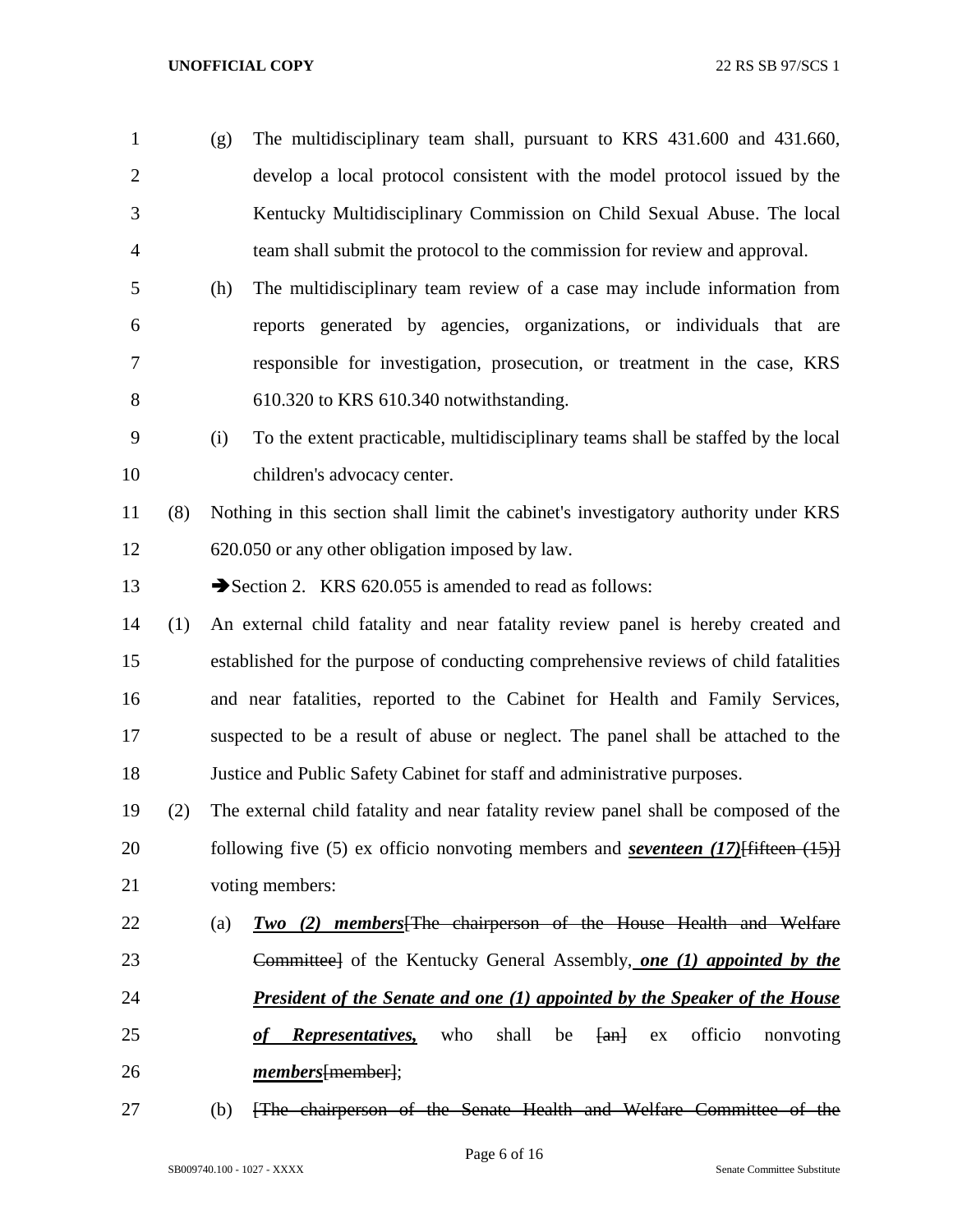| $\mathbf{1}$   | Kentucky General Assembly, who shall be an ex officio nonvoting member; }                                      |
|----------------|----------------------------------------------------------------------------------------------------------------|
| $\overline{2}$ | He commissioner of the Department for Community Based Services, who                                            |
| 3              | shall be an ex officio nonvoting member;                                                                       |
| $\overline{4}$ | The commissioner of the Department for Public Health, who shall be an<br>$(c)$ [(d)]                           |
| 5              | ex officio nonvoting member;                                                                                   |
| 6              | A family court judge selected by the Chief Justice of the Kentucky<br>$(d)$ [(e)]                              |
| 7              | Supreme Court, who shall be an ex officio nonvoting member;                                                    |
| 8              | A pediatrician from the University of Kentucky's Department of<br>$(e)$ $(f)$                                  |
| 9              | Pediatrics who is licensed and experienced in forensic medicine relating to                                    |
| 10             | child abuse and neglect to be selected by the Attorney General from a list of                                  |
| 11             | three (3) names provided by the dean of the University of Kentucky School of                                   |
| 12             | Medicine;                                                                                                      |
| 13             | A pediatrician from the University of Louisville's Department of<br>f(E(g))                                    |
| 14             | Pediatrics who is licensed and experienced in forensic medicine relating to                                    |
| 15             | child abuse and neglect to be selected by the Attorney General from a list of                                  |
| 16             | three (3) names provided by the dean of the University of Louisville School of                                 |
| 17             | Medicine;                                                                                                      |
| 18             | The state medical examiner or designee;<br>$(g)$ $(h)$                                                         |
| 19             | A court-appointed special advocate (CASA) program director to be<br>$(h)$ $(i)$                                |
| 20             | selected by the Attorney General from a list of three (3) names provided by                                    |
| 21             | the Kentucky CASA Association;                                                                                 |
| 22             | A peace officer with experience investigating child abuse and neglect<br>$(i)$ $(i)$ $(i)$ $(i)$               |
| 23             | fatalities and near fatalities to be selected by the Attorney General from a list                              |
| 24             | of three (3) names provided by the commissioner of the Kentucky State                                          |
| 25             | Police;                                                                                                        |
| 26             | A representative from Prevent Child Abuse Kentucky, Inc. to be selected<br>$(\underline{i})$ $(\underline{k})$ |
| 27             | by the Attorney General from a list of three (3) names provided by the                                         |

Page 7 of 16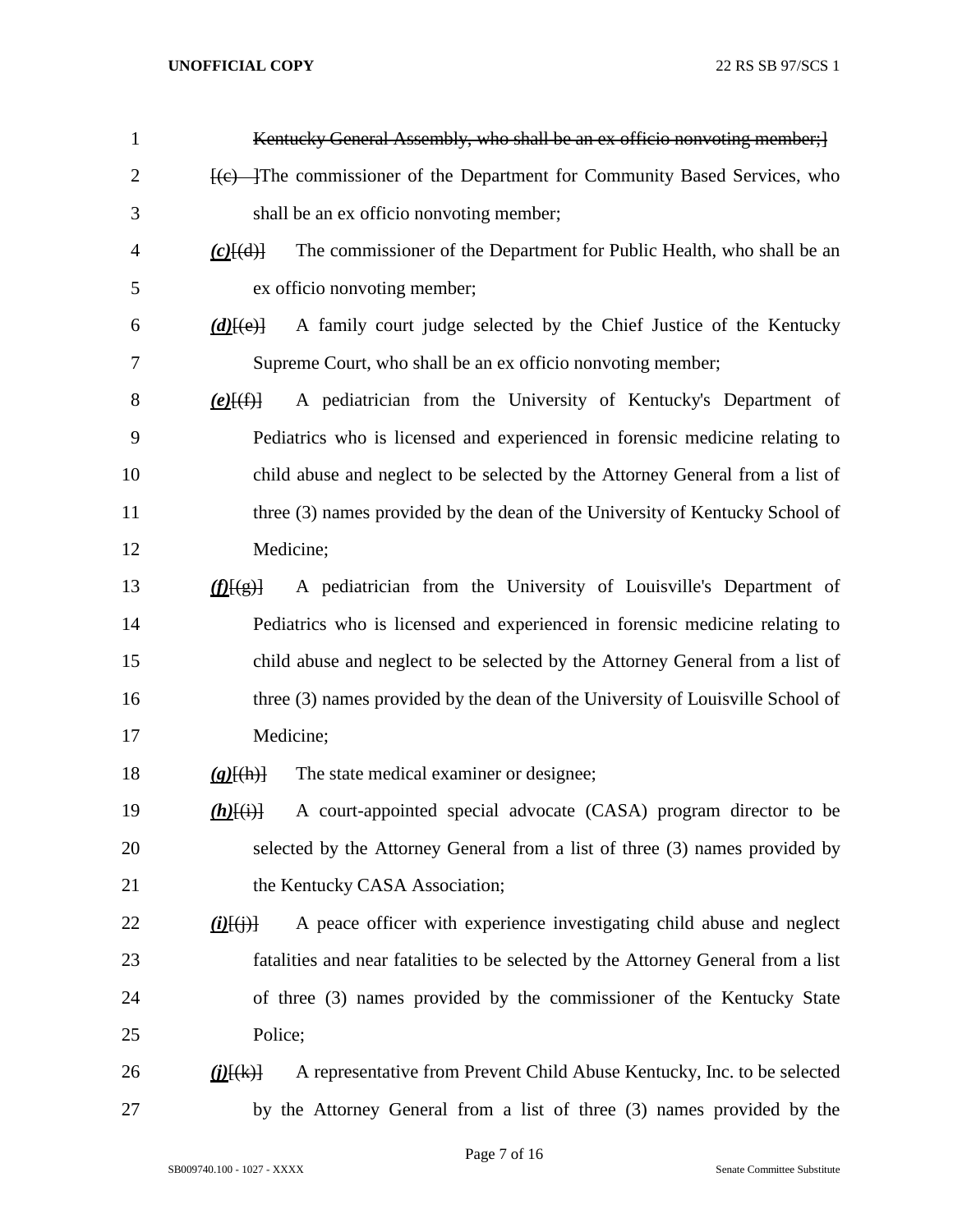| 1              |     |                    | president of the Prevent Child Abuse Kentucky, Inc. board of directors;       |
|----------------|-----|--------------------|-------------------------------------------------------------------------------|
| $\overline{2}$ |     | $(k)$ $(\cdot)$    | A practicing local prosecutor to be selected by the Attorney General;         |
| 3              |     | $(l)$ $\{ (m) \}$  | The executive director of the Kentucky Domestic Violence Association          |
| $\overline{4}$ |     |                    | or the executive director's designee;                                         |
| 5              |     | $(m)$ [(n)]        | The chairperson of the State Child Fatality Review Team established in        |
| 6              |     |                    | accordance with KRS 211.684 or the chairperson's designee;                    |
| 7              |     | $(n)$ [(o)]        | A practicing social work clinician to be selected by the Attorney General     |
| 8              |     |                    | from a list of three (3) names provided by the Board of Social Work;          |
| 9              |     | $(o)$ [ $(p)$ ]    | A practicing addiction counselor to be selected by the Attorney General       |
| 10             |     |                    | from a list of three (3) names provided by the Kentucky Association of        |
| 11             |     |                    | <b>Addiction Professionals;</b>                                               |
| 12             |     | $(p)$ [ $(q)$ ]    | A representative from the family resource and youth service centers to        |
| 13             |     |                    | be selected by the Attorney General from a list of three (3) names submitted  |
| 14             |     |                    | by the Cabinet for Health and Family Services;                                |
| 15             |     | $(q)$ [(r)]        | A representative of a community mental health center to be selected by        |
| 16             |     |                    | the Attorney General from a list of three (3) names provided by the Kentucky  |
| 17             |     |                    | Association of Regional Mental Health and Mental Retardation Programs,        |
| 18             |     | Inc.;              |                                                                               |
| 19             |     | $(r)$ $\{s\}$ $\}$ | A member of a citizen foster care review board selected by the Chief          |
| 20             |     |                    | Justice of the Kentucky Supreme Court; [ and]                                 |
| 21             |     | $(s)$ [(t)]        | An at-large representative who shall serve as chairperson to be selected      |
| 22             |     |                    | by the Secretary of State;                                                    |
| 23             |     | (t)                | <b>The president of the Kentucky Coroners Association; and</b>                |
| 24             |     | (u)                | A practicing medication-assisted treatment provider to be selected by the     |
| 25             |     |                    | Attorney General from a list of three (3) names provided by the Kentucky      |
| 26             |     |                    | <b>Board of Medical Licensure.</b>                                            |
| 27             | (3) | (a)                | By August 1, 2013, the appointing authority or the appointing authorities, as |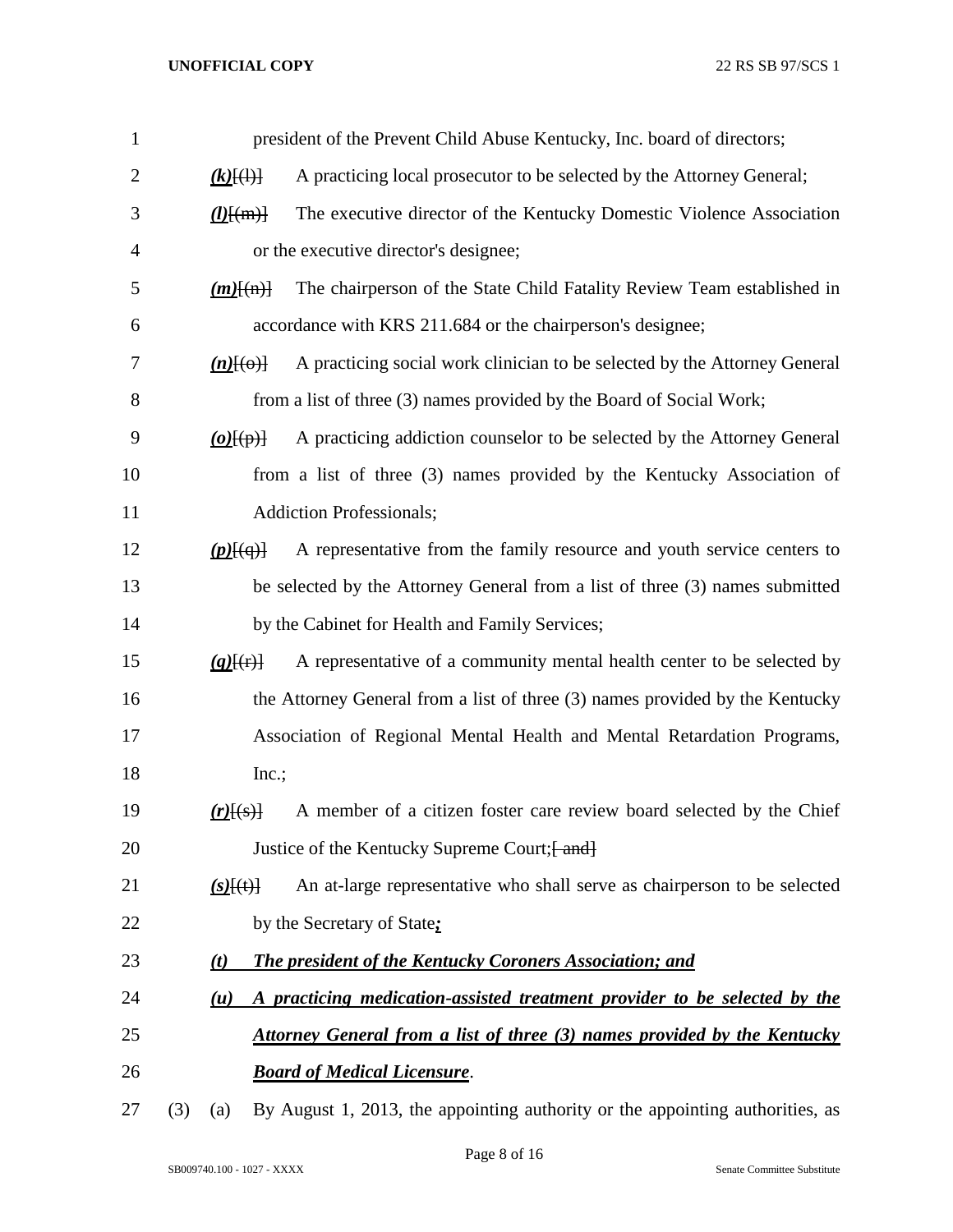| $\mathbf{1}$   |     |     | the case may be, shall have appointed panel members. Initial terms of                |
|----------------|-----|-----|--------------------------------------------------------------------------------------|
| $\overline{2}$ |     |     | members, other than those serving ex officio, shall be staggered to provide          |
| 3              |     |     | continuity. Initial appointments shall be: five $(5)$ members for terms of one $(1)$ |
| $\overline{4}$ |     |     | year, five $(5)$ members for terms of two $(2)$ years, and five $(5)$ members for    |
| 5              |     |     | terms of three $(3)$ years, these terms to expire, in each instance, on June 30      |
| 6              |     |     | and thereafter until a successor is appointed and accepts appointment.               |
| 7              |     | (b) | Upon the expiration of these initial staggered terms, successors shall be            |
| 8              |     |     | appointed by the respective appointing authorities, for terms of two (2) years,      |
| 9              |     |     | and until successors are appointed and accept their appointments. Members            |
| 10             |     |     | shall be eligible for reappointment. Vacancies in the membership of the panel        |
| 11             |     |     | shall be filled in the same manner as the original appointments.                     |
| 12             |     | (c) | At any time, a panel member shall recuse himself or herself from the review          |
| 13             |     |     | of a case if the panel member believes he or she has a personal or private           |
| 14             |     |     | conflict of interest.                                                                |
| 15             |     | (d) | If a voting panel member is absent from two $(2)$ or more consecutive,               |
| 16             |     |     | regularly scheduled meetings, the member shall be considered to have                 |
| 17             |     |     | resigned and shall be replaced with a new member in the same manner as the           |
| 18             |     |     | original appointment.                                                                |
| 19             |     | (e) | If a voting panel member is proven to have violated subsection $(13)$ of this        |
| 20             |     |     | section, the member shall be removed from the panel, and the member shall            |
| 21             |     |     | be replaced with a new member in the same manner as the original                     |
| 22             |     |     | appointment.                                                                         |
| 23             | (4) |     | The panel shall meet at least quarterly and may meet upon the call of the            |
| 24             |     |     | chairperson of the panel.                                                            |
| 25             | (5) |     | Members of the panel shall receive no compensation for their duties related to the   |
| 26             |     |     | panel, but may be reimbursed for expenses incurred in accordance with state          |
| 27             |     |     | guidelines and administrative regulations.                                           |

Page 9 of 16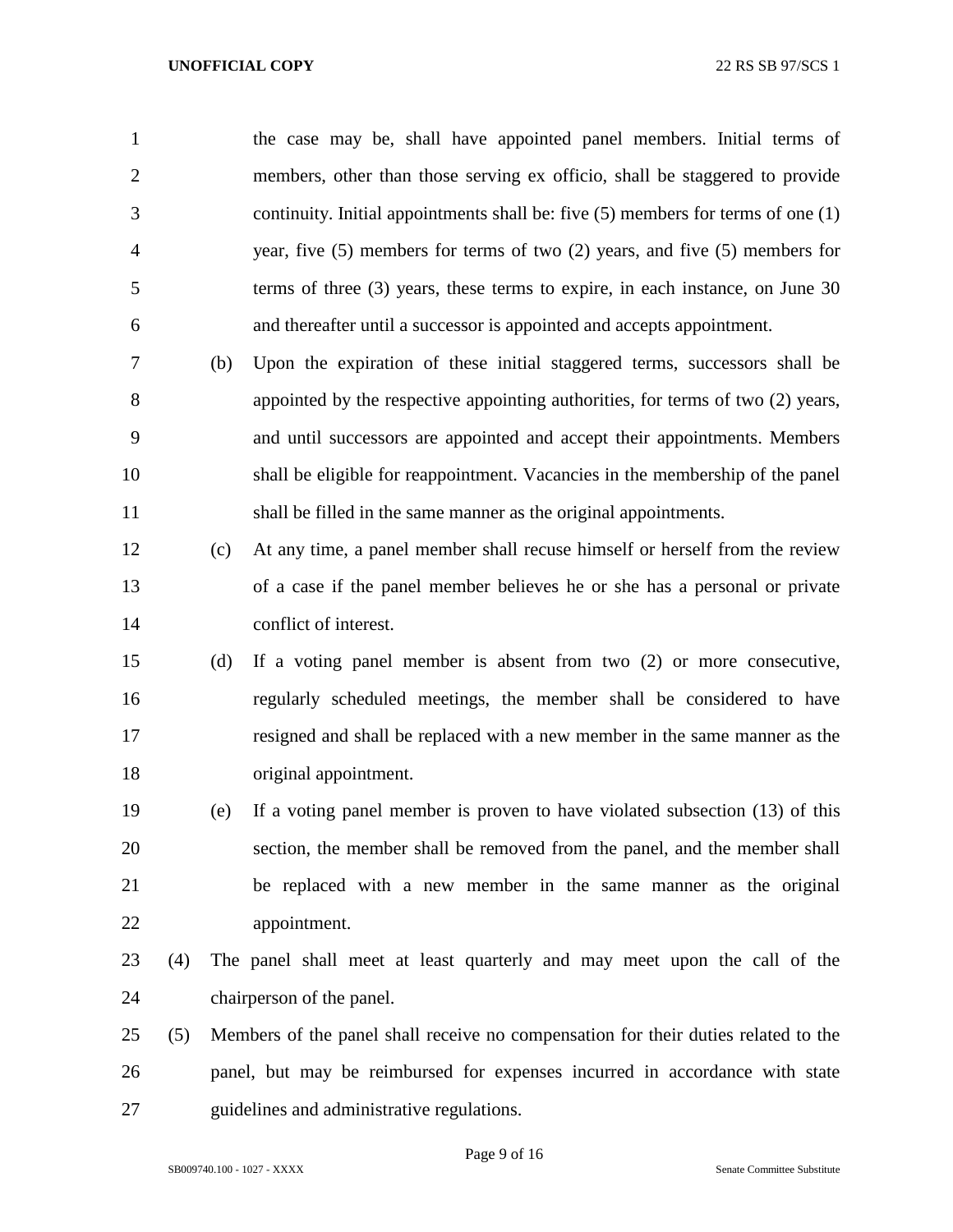| $\mathbf{1}$   | (6) |     | Each panel member shall be provided copies of all information set out in this         |
|----------------|-----|-----|---------------------------------------------------------------------------------------|
| $\overline{2}$ |     |     | subsection, including but not limited to records and information, upon request, to be |
| 3              |     |     | gathered, unredacted, and submitted to the panel within thirty (30) days by the       |
| 4              |     |     | Cabinet for Health and Family Services from the Department for Community Based        |
| 5              |     |     | Services or any agency, organization, or entity involved with a child subject to a    |
| 6              |     |     | fatality or near fatality:                                                            |
| 7              |     | (a) | Cabinet for Health and Family Services records and documentation regarding            |
| 8              |     |     | the deceased or injured child and his or her caregivers, residents of the home,       |
| 9              |     |     | and persons supervising the child at the time of the incident that include all        |
| 10             |     |     | records and documentation set out in this paragraph:                                  |
| 11             |     |     | All prior and ongoing investigations, services, or contacts;<br>1.                    |
| 12             |     |     | Any and all records of services to the family provided by agencies or<br>2.           |
| 13             |     |     | individuals contracted by the Cabinet for Health and Family Services;                 |
| 14             |     |     | and                                                                                   |
| 15             |     |     | 3.<br>All documentation of actions taken as a result of child fatality internal       |
| 16             |     |     | reviews conducted pursuant to KRS 620.050(12)(b);                                     |
| 17             |     | (b) | Licensing reports from the Cabinet for Health and Family Services, Office of          |
| 18             |     |     | Inspector General, if an incident occurred in a licensed facility;                    |
| 19             |     | (c) | All available records regarding protective services provided out of state;            |
| 20             |     | (d) | All records of services provided by the Department for Juvenile Justice               |
| 21             |     |     | regarding the deceased or injured child and his or her caregivers, residents of       |
| 22             |     |     | the home, and persons involved with the child at the time of the incident;            |
| 23             |     | (e) | Autopsy reports;                                                                      |
| 24             |     | (f) | Emergency medical service, fire department, law enforcement, coroner, and             |
| 25             |     |     | other first responder reports, including but not limited to photos and                |
| 26             |     |     | interviews with family members and witnesses;                                         |
| 27             |     | (g) | Medical records regarding the deceased or injured child, including but not            |

Page 10 of 16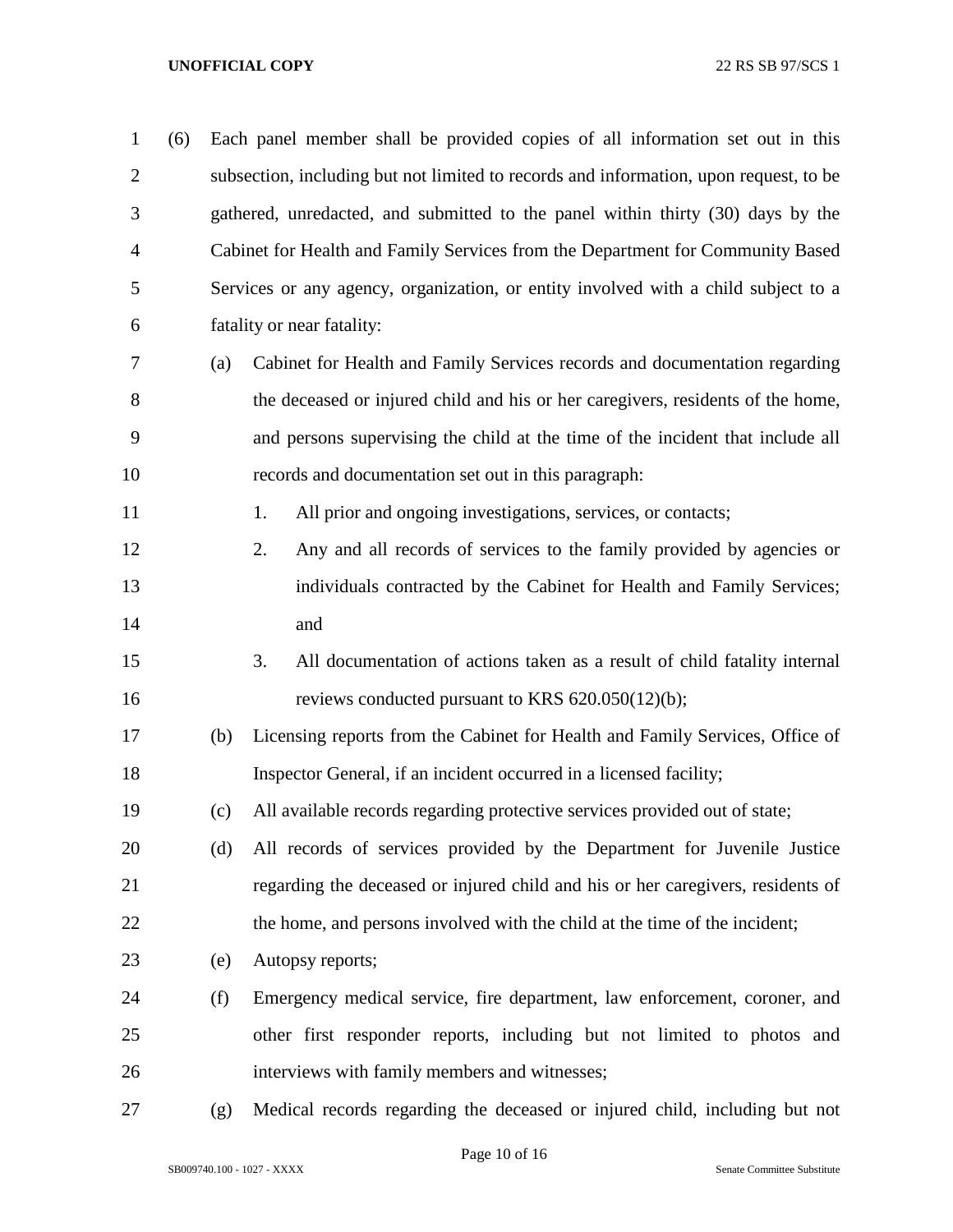| $\mathbf{1}$   |     | limited to all records and documentation set out in this paragraph:              |
|----------------|-----|----------------------------------------------------------------------------------|
| $\overline{2}$ |     | Primary care records, including progress notes; developmental<br>1.              |
| 3              |     | milestones; growth charts that include head circumference; all laboratory        |
| 4              |     | and X-ray requests and results; and birth record that includes record of         |
| 5              |     | delivery type, complications, and initial physical exam of baby;                 |
| 6              |     | In-home provider care notes about observations of the family, bonding,<br>2.     |
| 7              |     | others in home, and concerns;                                                    |
| 8              |     | 3.<br>Hospitalization and emergency department records;                          |
| 9              |     | Dental records;<br>4.                                                            |
| 10             |     | Specialist records; and<br>5.                                                    |
| 11             |     | All photographs of injuries of the child that are available;<br>6.               |
| 12             | (h) | Educational records of the deceased or injured child, or other children residing |
| 13             |     | in the home where the incident occurred, including but not limited to the        |
| 14             |     | records and documents set out in this paragraph:                                 |
| 15             |     | Attendance records;<br>1.                                                        |
| 16             |     | Special education services;<br>2.                                                |
| 17             |     | School-based health records; and<br>3.                                           |
| 18             |     | Documentation of any interaction and services provided to the children<br>4.     |
| 19             |     | and family.                                                                      |
| 20             |     | The release of educational records shall be in compliance with the Family        |
| 21             |     | Educational Rights and Privacy Act, 20 U.S.C. sec. 1232g and its                 |
| 22             |     | implementing regulations;                                                        |
| 23             | (i) | Head Start records or records from any other child care or early child care      |
| 24             |     | provider;                                                                        |
| 25             | (j) | Records of any Family, Circuit, or District Court involvement with the           |
| 26             |     | deceased or injured child and his or her caregivers, residents of the home and   |
| 27             |     | persons involved with the child at the time of the incident that include but are |

Page 11 of 16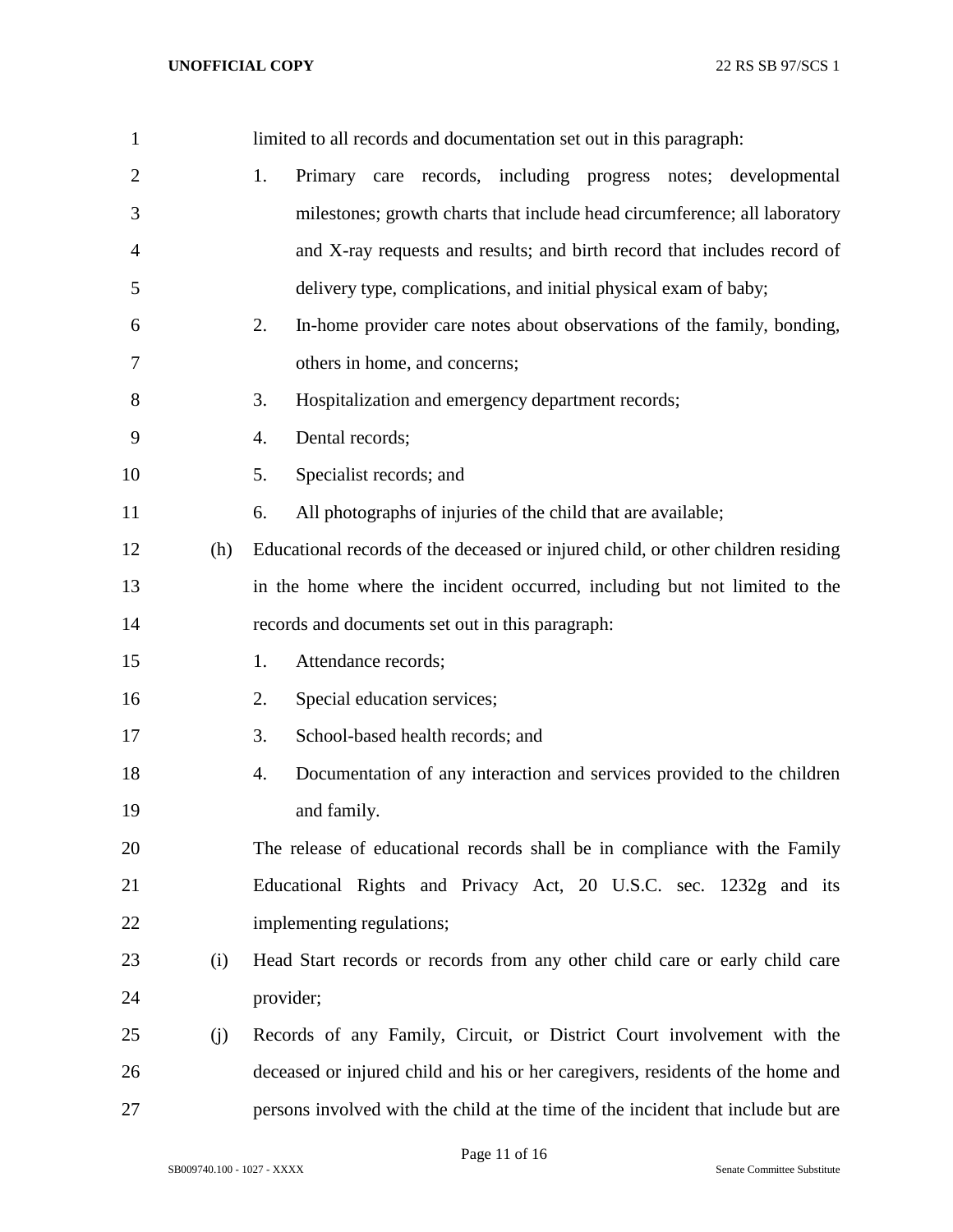| $\mathbf{1}$   |     |     | not limited to the juvenile and family court records and orders set out in this      |
|----------------|-----|-----|--------------------------------------------------------------------------------------|
| $\overline{c}$ |     |     | paragraph, pursuant to KRS Chapters 199, 403, 405, 406, and 600 to 645:              |
| 3              |     |     | Petitions;<br>1.                                                                     |
| 4              |     |     | 2.<br>Court reports by the Department for Community Based Services,                  |
| 5              |     |     | guardian ad litem, court-appointed special advocate, and the Citizen                 |
| 6              |     |     | Foster Care Review Board;                                                            |
| 7              |     |     | 3.<br>All orders of the court, including temporary, dispositional, or                |
| 8              |     |     | adjudicatory; and                                                                    |
| 9              |     |     | Documentation of annual or any other review by the court;<br>4.                      |
| 10             |     | (k) | Home visit records from the Department for Public Health or other services;          |
| 11             |     | (1) | All information on prior allegations of abuse or neglect and deaths of children      |
| 12             |     |     | of adults residing in the household;                                                 |
| 13             |     | (m) | All law enforcement records and documentation regarding the deceased or              |
| 14             |     |     | injured child and his or her caregivers, residents of the home, and persons          |
| 15             |     |     | involved with the child at the time of the incident; and                             |
| 16             |     | (n) | Mental health records regarding the deceased or injured child and his or her         |
| 17             |     |     | caregivers, residents of the home, and persons involved with the child at the        |
| 18             |     |     | time of the incident.                                                                |
| 19             | (7) |     | The panel may seek the advice of experts, such as persons specializing in the fields |
| 20             |     |     | of psychiatric and forensic medicine, nursing, psychology, social work, education,   |
| 21             |     |     | law enforcement, family law, or other related fields, if the facts of a case warrant |
| 22             |     |     | additional expertise.                                                                |
| 23             | (8) |     | The panel shall post updates after each meeting to the Web site of the Justice and   |
| 24             |     |     | Public Safety Cabinet regarding case reviews, findings, and recommendations.         |
| 25             | (9) |     | The panel chairperson, or other requested persons, shall report a summary of the     |
| 26             |     |     | panel's discussions and proposed or actual recommendations to the Interim Joint      |
| 27             |     |     | Committee on Health and Welfare of the Kentucky General Assembly monthly or at       |

Page 12 of 16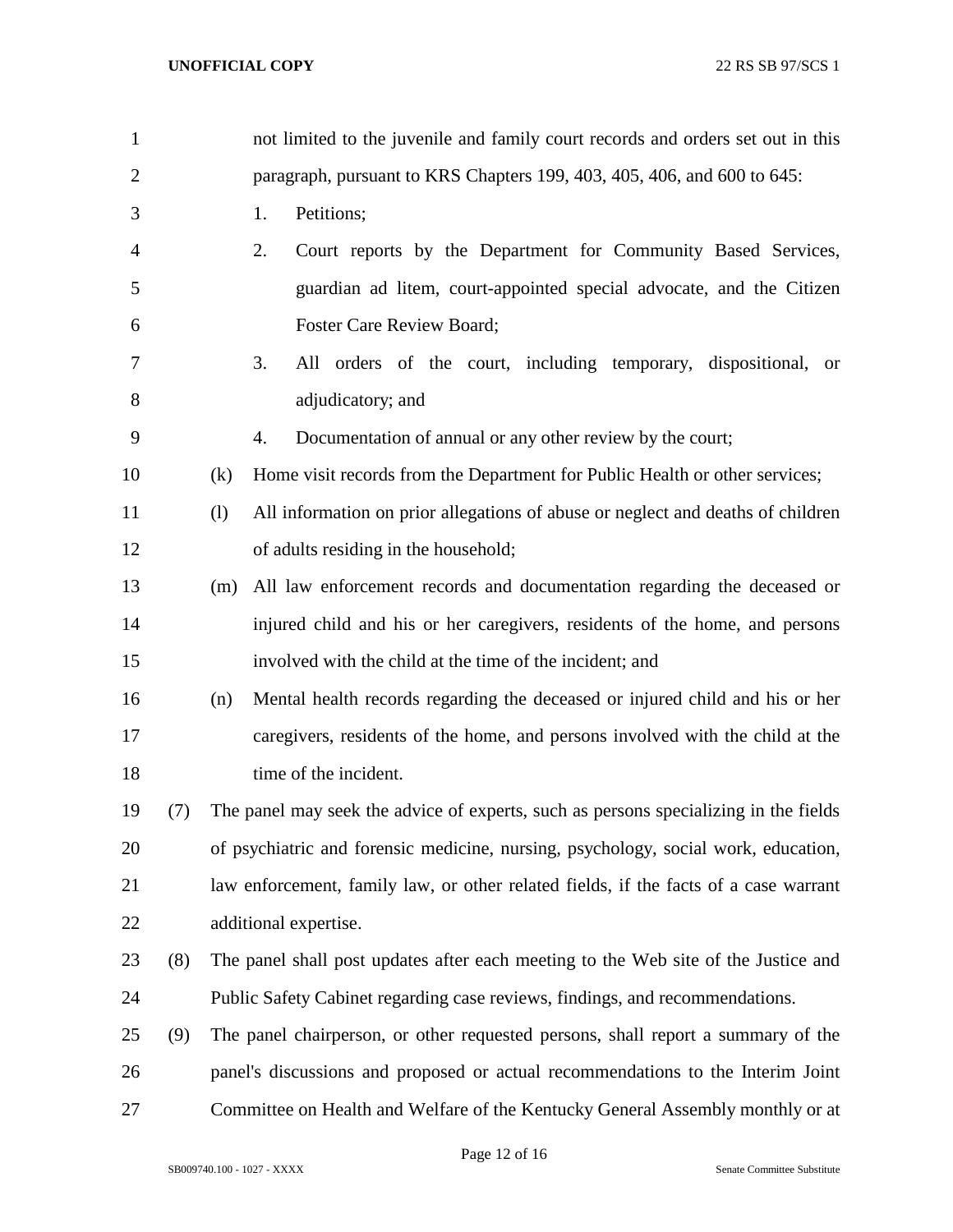the request of a committee co-chair. The goal of the committee shall be to ensure impartiality regarding the operations of the panel during its review process.

- (10) *(a)* The panel shall publish an annual report by *February*[December] 1 of each year consisting of case reviews, findings, and recommendations for system and process improvements to help prevent child fatalities and near fatalities that are due to abuse and neglect. The report shall be submitted to the Governor, the secretary of the Cabinet for Health and Family Services, the Chief Justice of the Supreme Court, the Attorney General, and the director of the Legislative Research Commission for distribution to the Child Welfare Oversight and Advisory Committee established in KRS 6.943 and the 11 Judiciary Committee.
- *(b) The panel shall determine which agency is responsible for implementing each recommendation, and shall forward each recommendation in writing to the appropriate agency.*
- *(c) Any agency that receives a recommendation from the panel shall, within ninety (90) days of receipt:*
- *1. Respond to the panel with a written notice of intent to implement the recommendation, an explanation of how the recommendation will be implemented, and an approximate time frame of implementation; or*
- *2. Respond to the panel with a written notice that the agency does not intend to implement the recommendation, and a detailed explanation of why the recommendation cannot be implemented.*
- (11) Information and record copies that are confidential under state or federal law and are provided to the external child fatality and near fatality review panel by the Cabinet for Health and Family Services, the Department for Community Based Services, or any agency, organization, or entity for review shall not become the information and records of the panel and shall not lose their confidentiality by virtue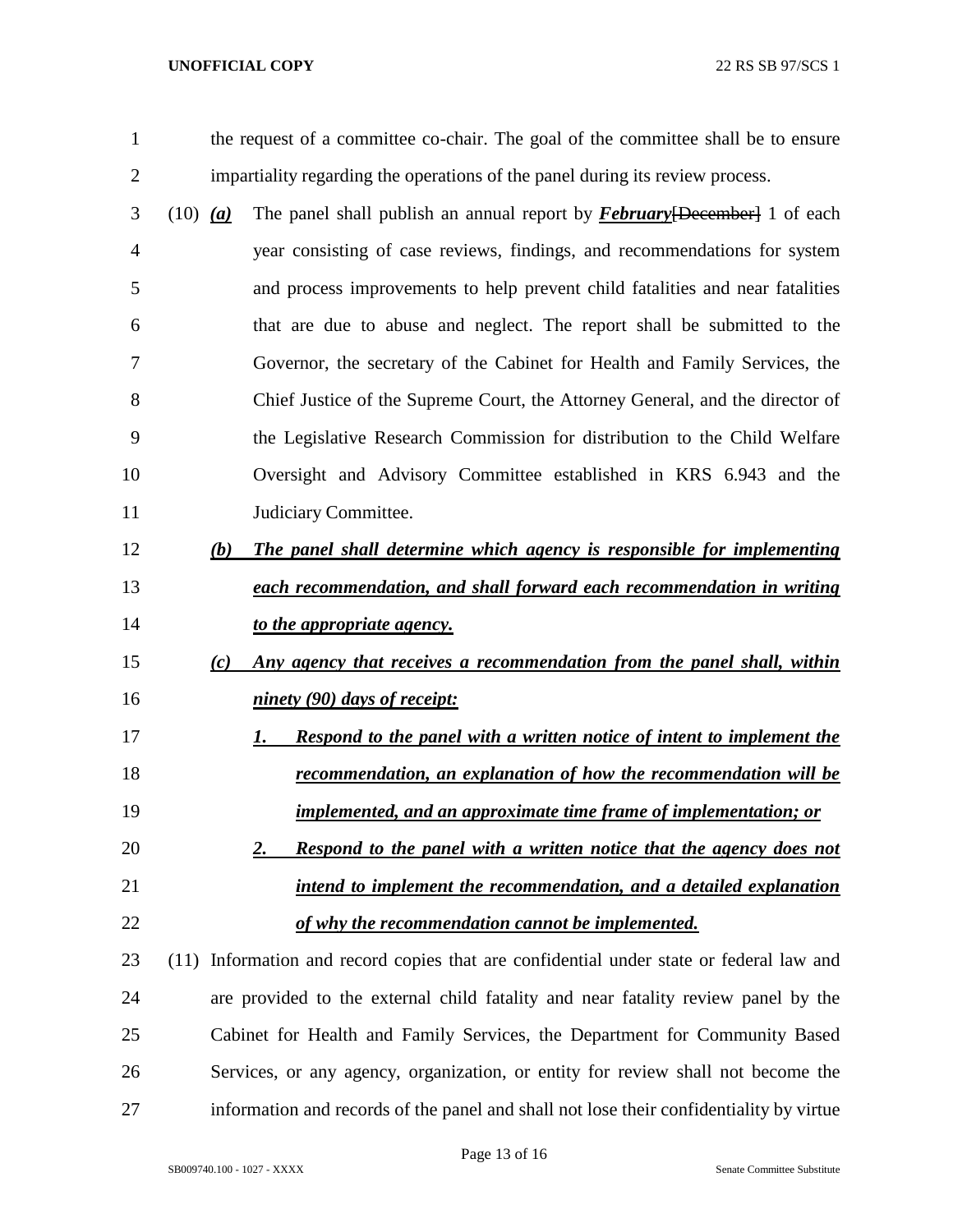of the panel's access to the information and records. The original information and records used to generate information and record copies provided to the panel in accordance with subsection (6) of this section shall be maintained by the appropriate agency in accordance with state and federal law and shall be subject to the Kentucky Open Records Act, KRS 61.870 to 61.884. All open records requests shall be made to the appropriate agency, not to the external child fatality and near fatality review panel or any of the panel members. Information and record copies provided to the panel for review shall be exempt from the Kentucky Open Records Act, KRS 61.870 to 61.884. At the conclusion of the panel's examination, all copies of information and records provided to the panel involving an individual case shall be destroyed by the Justice and Public Safety Cabinet.

 (12) Notwithstanding any provision of law to the contrary, the portions of the external child fatality and near fatality review panel meetings during which an individual child fatality or near fatality case is reviewed or discussed by panel members may be a closed session and subject to the provisions of KRS 61.815(1) and shall only occur following the conclusion of an open session. At the conclusion of the closed session, the panel shall immediately convene an open session and give a summary of what occurred during the closed session.

 (13) Each member of the external child fatality and near fatality review panel, any person attending a closed panel session, and any person presenting information or records on an individual child fatality or near fatality shall not release information or records not available under the Kentucky Open Records Act, KRS 61.870 to 61.884 23 to the public.

 (14) A member of the external child fatality and near fatality review panel shall not be prohibited from making a good faith report to any state or federal agency of any information or issue that the panel member believes should be reported or disclosed in an effort to facilitate effectiveness and transparency in Kentucky's child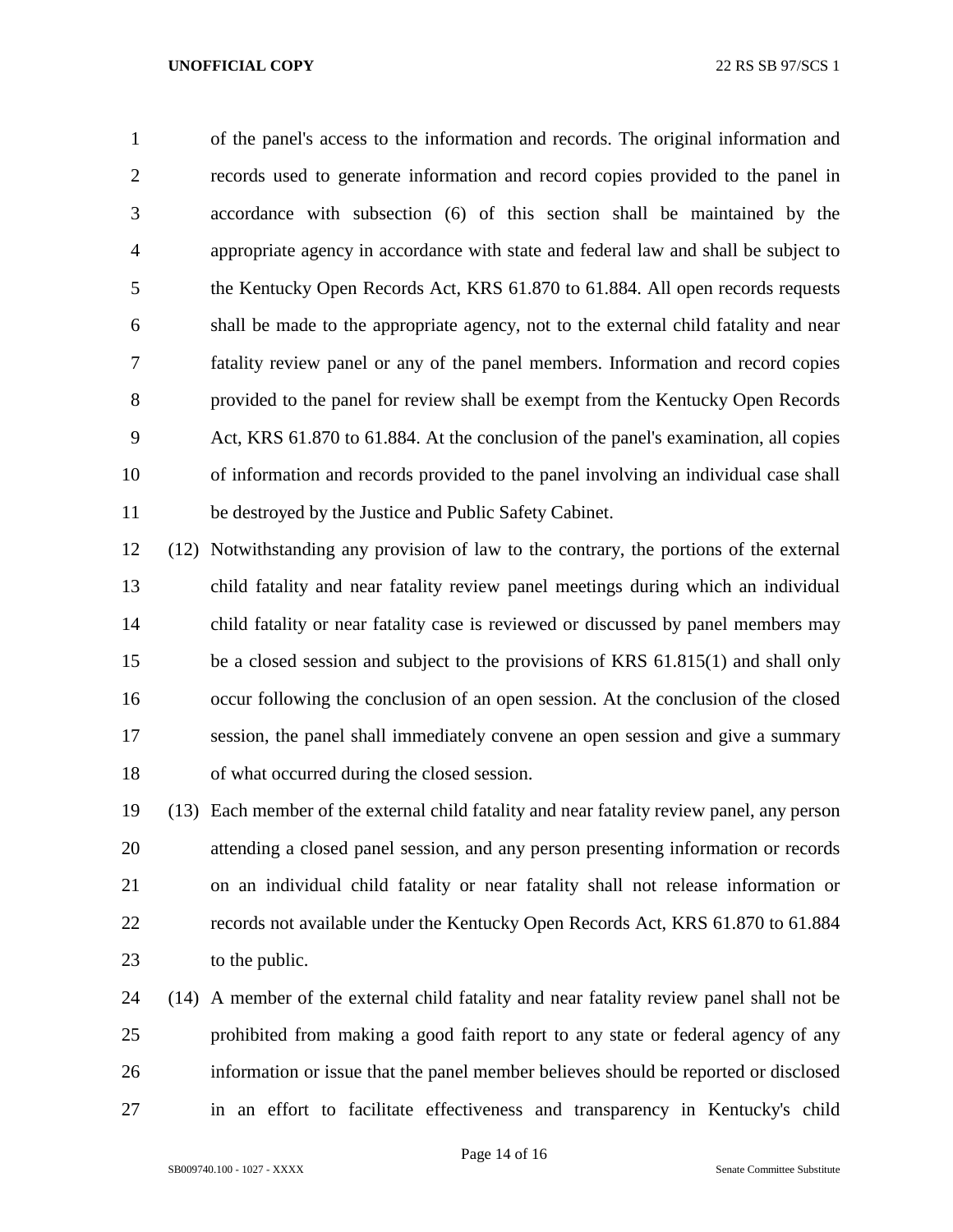protective services.

- (15) A member of the external child fatality and near fatality review panel shall not be held liable for any civil damages or criminal penalties pursuant to KRS 620.990 as a result of any action taken or omitted in the performance of the member's duties pursuant to this section and KRS 620.050, except for violations of subsection (11), 6 (12), or  $(13)$  of this section.
- *(16) The proceedings, records, opinions, and deliberations of the external child fatality and near fatality review panel shall be privileged and shall not be subject*
- *to discovery, subpoena, or introduction into evidence in any civil or criminal*
- *actions in any manner that would directly or indirectly identify specific persons*
- *or cases reviewed by the panel. Nothing in this subsection shall be construed to*
- *restrict or limit the right to discover or use in any civil action any evidence that is*
- *discoverable independent of the proceedings of the panel.*
- *(17)*[(16)] [Beginning in 2014 ]The Legislative Oversight and Investigations Committee of the Kentucky General Assembly shall conduct an annual evaluation of the external child fatality and near fatality review panel established pursuant to this section to monitor the operations, procedures, and recommendations of the panel and shall report its findings to the General Assembly.
- 19 Section 3. KRS 72.410 is amended to read as follows:
- (1) The coroner of each county shall investigate the cause and manner of all deaths that are defined by KRS 72.405 as a coroner's case.
- (2) The coroner may, in his sound discretion, when investigating a coroner's case, request the assistance of the district medical examiner and the Office of the Kentucky State Medical Examiner, order an autopsy, and hold an inquest.
- (3) (a) Upon notification of the death of a child under the age of eighteen (18) years which meets the criteria for a coroner's case as defined in KRS 72.405 and 72.025, the coroner shall *immediately*[as soon as practicable] contact the local